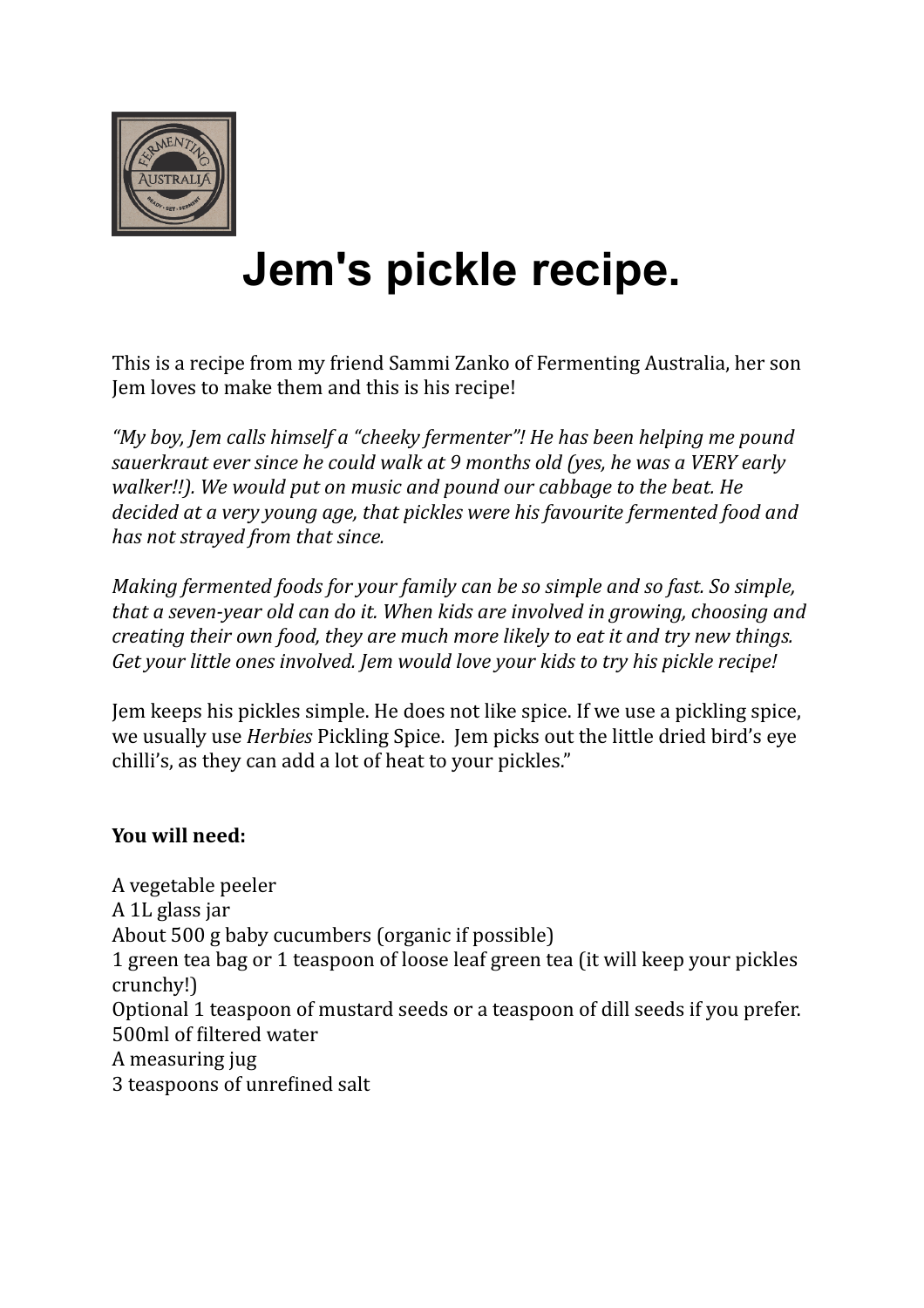## **What to do:**

Open your packet of cucumbers. With a vegetable peeler, gently peel each *end* of your cucumber. You just want to peel the ends where the stalk and flower are attached when it's growing on the plant.

Place all your cucumbers into your glass jar.

Pull the paper tag off your green tea bag and pop your green tea bag into your jar. If you are using loose leaf green tea, you can add a teaspoon to your jar now. 

Add a teaspoon of pickling spice, mustard seeds or dill seeds to your jar. Don't forget to pick out any chilli's from your pickle mix if you don't like spicy pickles! 

In a measuring jug, pour 500ml of filtered water.

Add three small teaspoons of salt to your measuring jug. Give it a stir to mix the salt into the water.

Pour your brine (salty water) over your cucumbers. The brine should cover up your cucumbers completely. If it doesn't, top up your jar with some extra brine. 

Set your jar of pickles aside in an out-of-the-way place such as a bench-top, pantry or cupboard.

You now need to give your cucumbers some time to ferment- this is how they will transform into pickles!

If the weather is warm, they may only need 1-2 weeks to ferment. In colder months, let them ferment for about 2-3 weeks. Check your pickles by opening the jar and pulling out a pickle. Cut it in half. If the pickle is olive green all the way through, it's ready to eat. If it still has light patches in the middle, you could leave it to ferment for another couple of days (it's still yummy though and you can eat them, they are just not completely fermented.)

Your liquid brine will turn a cloudy olive green colour- this is normal!

When your pickles are dark olive green all the way through, when you cut them to test, they are ready to eat. Pop them in the fridge where they will keep for another couple of weeks.